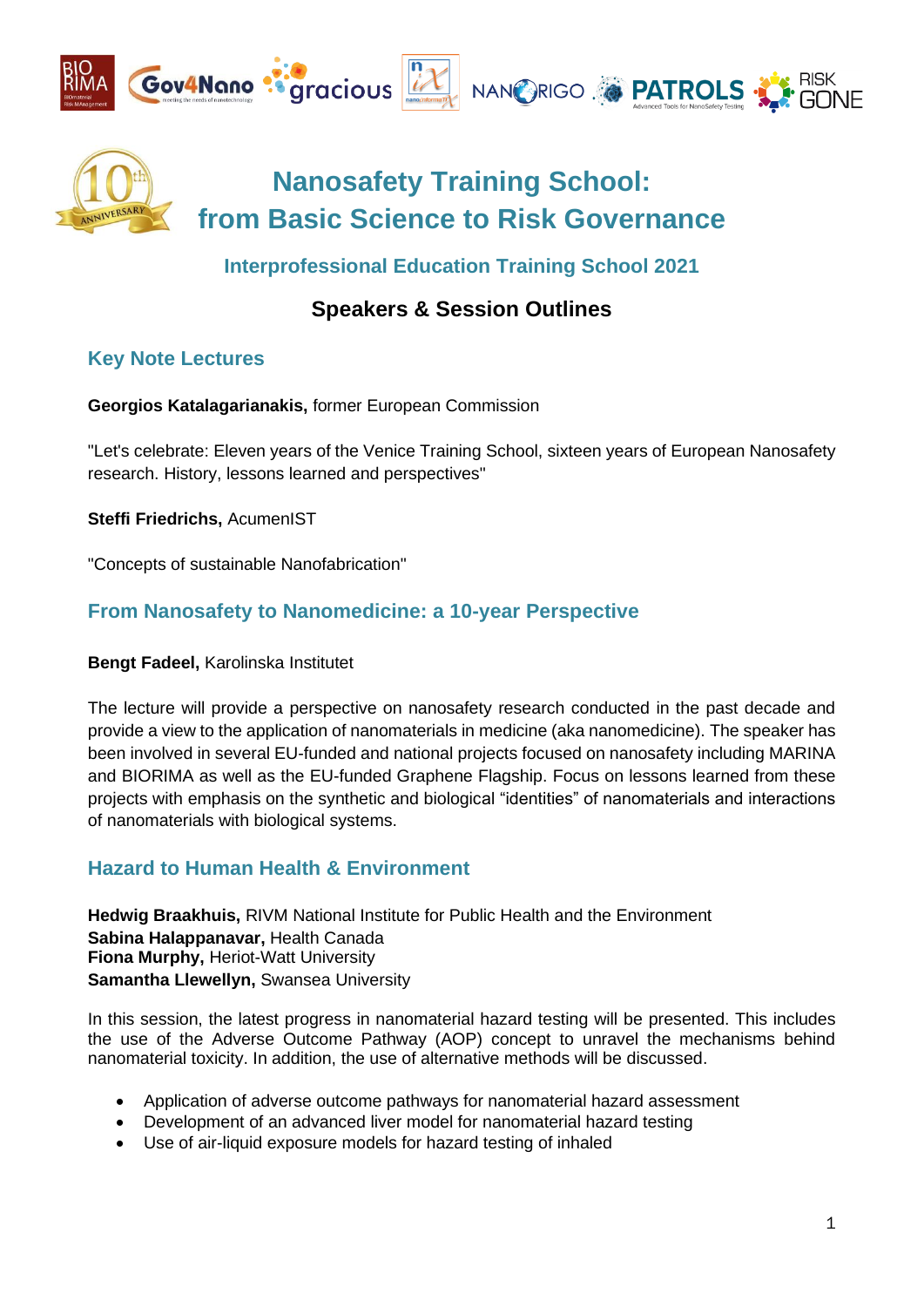

## **Fate & Exposure Assessment**

**Teresa Fernandes,** Heriot-Watt University **Socorro Vazquez,** LEITAT Technological Center **Sam Harrison,** UK Centre for Ecology & Hydrology **Joris Quik,** RIVM National Institute for Public Health and the Environment

This session will focus on recent developments in the assessment of fate of exposure of nanomaterials. We will discuss how to use the basic information on nanomaterial exposure scenarios description to determine the likelihood & route of exposure, and how we can use this information in the assessment and management of exposure to nanomaterials. We will then progress to provide some information on how to use models to perform nanomaterial environmental exposure assessment, explain what these models are, what they include, why they are useful and the different levels of complexity, to make them more realistic and reflecting environmental reality. During this session you will be able to try for yourself some of our models, input some real data, and analyse the results. The discussion and final conclusions will be led by the presenters.

## **RRI Roleplay Workshop: Safe-by-Design Sustainability Forum**

**Sean Hardy,** Symlog **Raquel Bertoldo,** Symlog

The RRI team of Project SAbyNA is inviting you to participate in the First Annual Safe-by-Design Sustainability Forum! It is now common knowledge that nano-enabled products are important to realising UN Sustainable Development Goals. Recently, the implementation of Safe-by-Design processes have been proposed as a method to achieve these goals.

But what does Safe-by-Design mean in the field of nanotechnology? Is it already in practice or are we far away from it? What are its challenges? What does it imply for each stakeholder group? These questions and more serve as the basis of the session's interactive role-play workshop, which will allow participants to discuss and debate with their peers the various meanings of "Safe/r/ty-by-Design" from their own as well as stakeholders' perspectives.

## **Similarity, grouping and read-across approaches**

**Vicki Stone,** Heriot-Watt University **Agnes Oomen,** RIVM National Institute for Public Health and the Environment **Nina Jeliazkova,** IdeaConsult Ltd **Richard Cross,** UK Centre for Ecology and Hydrology

This session will address the following topics:

- Grouping hypotheses, IATAs and the GRACIOUS Framework
- A quick introduction to Read Across in a regulatory setting
- How similar do nanoforms need to be to allow grouping and read-across
- Environmental case studies for similarity, grouping and read-across